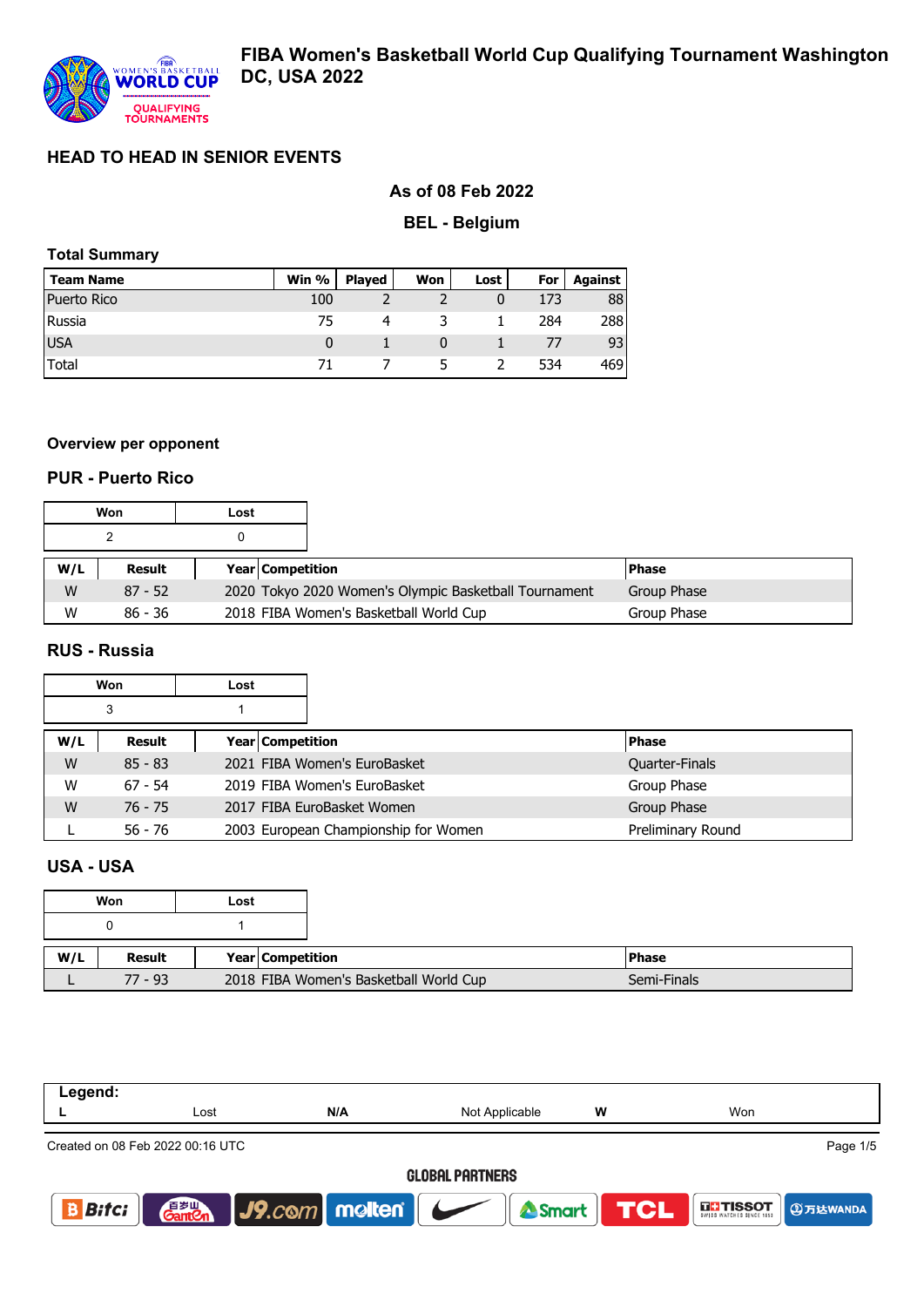

### **As of 08 Feb 2022**

#### **PUR - Puerto Rico**

## **Total Summary**

| <b>Team Name</b> | Win $%$ | Played | Won | Lost | For | Against |
|------------------|---------|--------|-----|------|-----|---------|
| Belgium          |         |        |     |      | 88  | 173 I   |
| <b>USA</b>       |         |        |     |      | 178 | 239 l   |
| Russia           | N/A     |        |     |      |     | 0       |
| Total            |         |        |     |      | 266 | 412 l   |

#### **Overview per opponent**

#### **BEL - Belgium**

|     | Won       | Lost |                         |                                                       |              |
|-----|-----------|------|-------------------------|-------------------------------------------------------|--------------|
|     |           |      |                         |                                                       |              |
| W/L | Result    |      | <b>Year Competition</b> |                                                       | <b>Phase</b> |
|     | $52 - 87$ |      |                         | 2020 Tokyo 2020 Women's Olympic Basketball Tournament | Group Phase  |
|     | $36 - 86$ |      |                         | 2018 FIBA Women's Basketball World Cup                | Group Phase  |

#### **USA - USA**

|     | Won       | Lost |                            |              |
|-----|-----------|------|----------------------------|--------------|
|     | 0         | 3    |                            |              |
| W/L | Result    |      | Year   Competition         | <b>Phase</b> |
|     | $59 - 74$ |      | 2021 FIBA Women's AmeriCup | Final        |
|     | $65 - 87$ |      | 2021 FIBA Women's AmeriCup | Group Phase  |
|     | $54 - 78$ |      | 2019 FIBA Women's AmeriCup | Semi-Finals  |

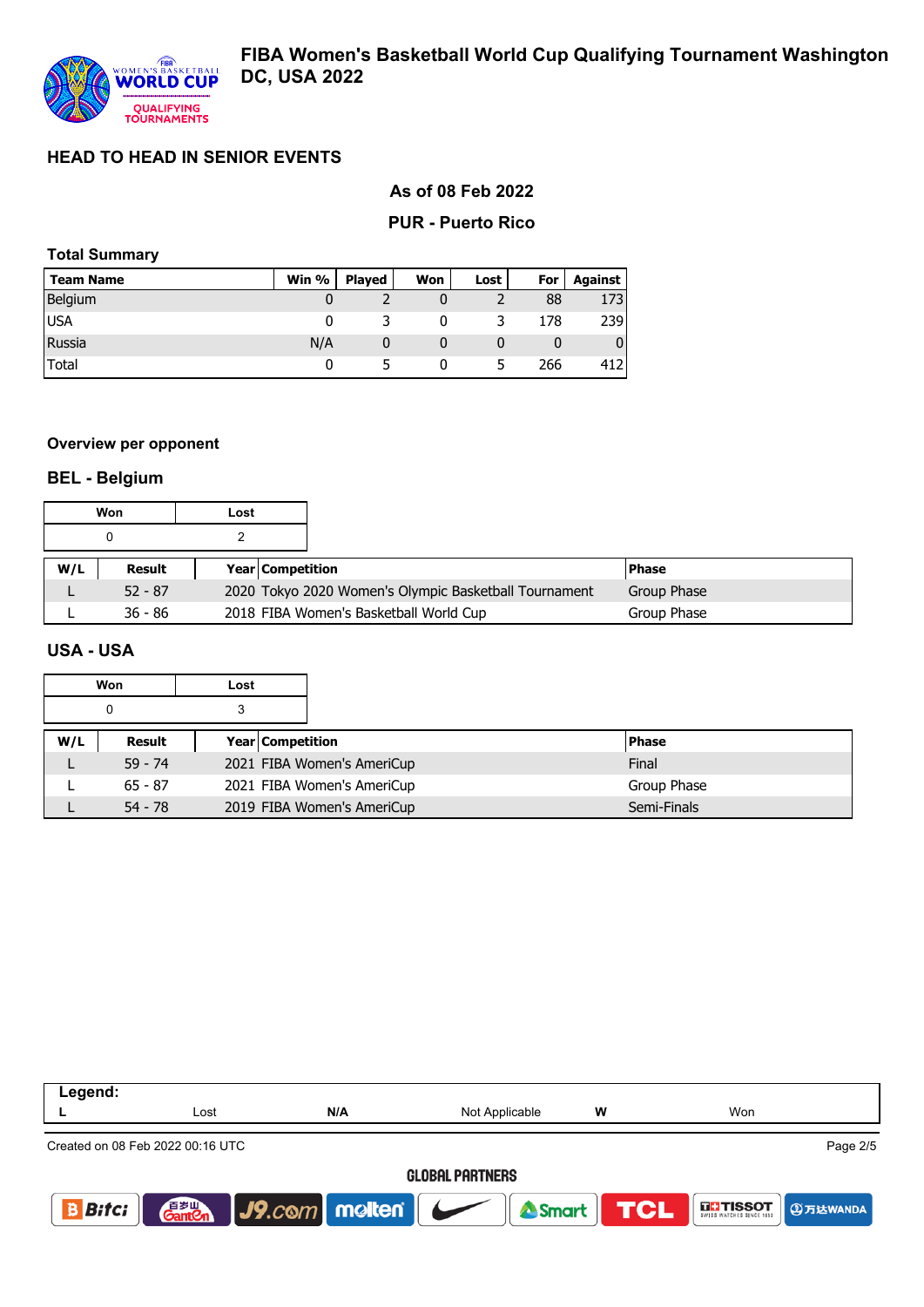

## **As of 08 Feb 2022**

#### **RUS - Russia**

### **Total Summary**

| <b>Team Name</b> | Win % | <b>Played</b> | Won | Lost | For | Against |
|------------------|-------|---------------|-----|------|-----|---------|
| Belgium          | 25    |               |     |      | 288 | 284     |
| <b>USA</b>       |       |               |     | 8    | 600 | 714I    |
| Puerto Rico      | N/A   |               |     |      |     | 01      |
| Total            | 15    |               |     |      | 888 | 998     |

### **Overview per opponent**

# **BEL - Belgium**

|     | Won       | Lost                    |                                      |                   |
|-----|-----------|-------------------------|--------------------------------------|-------------------|
|     |           |                         |                                      |                   |
| W/L | Result    | <b>Year Competition</b> |                                      | <b>Phase</b>      |
|     | $83 - 85$ |                         | 2021 FIBA Women's EuroBasket         | Quarter-Finals    |
|     | $54 - 67$ |                         | 2019 FIBA Women's EuroBasket         | Group Phase       |
|     | $75 - 76$ |                         | 2017 FIBA EuroBasket Women           | Group Phase       |
| W   | 76 - 56   |                         | 2003 European Championship for Women | Preliminary Round |

#### **USA - USA**

| Won<br>Lost |           |                  |                                          |                    |
|-------------|-----------|------------------|------------------------------------------|--------------------|
| 8           |           |                  |                                          |                    |
| W/L         | Result    | Year Competition |                                          | <b>Phase</b>       |
| L           | $52 - 67$ |                  | 2008 Olympic Games: Tournament Women     | Semi-Finals        |
|             | $80 - 90$ |                  | 2006 World Championship for Women        | Preliminary Round  |
| W           | $75 - 68$ |                  | 2006 World Championship for Women        | Semi-Finals        |
|             | $62 - 66$ |                  | 2004 Olympic Games: Tournament for Women | Semi-Finals        |
|             | $55 - 89$ |                  | 2002 World Championship for Women        | Preliminary Round  |
|             | 74 - 79   |                  | 2002 World Championship for Women        | <b>Finals</b>      |
|             | $77 - 88$ |                  | 2000 Olympic Games: Tournament for Women | Preliminary Round  |
|             | $60 - 96$ |                  | 1998 World Championship for Women        | Eighth-Final Round |
|             | $65 - 71$ |                  | 1998 World Championship for Women        | <b>Finals</b>      |

| Legend:                |                                  |               |                |           |                                                             |  |  |  |
|------------------------|----------------------------------|---------------|----------------|-----------|-------------------------------------------------------------|--|--|--|
|                        | Lost                             | N/A           | Not Applicable | W         | Won                                                         |  |  |  |
|                        | Created on 08 Feb 2022 00:16 UTC |               |                |           | Page 3/5                                                    |  |  |  |
| <b>GLOBAL PARTNERS</b> |                                  |               |                |           |                                                             |  |  |  |
| <b>Bitci</b>           | 百岁Ⅲ<br><b>Gant</b> en            | J9.com molten |                | Smart TCL | <b>THISSOT</b><br>swiss watches since that <b>① 万达WANDA</b> |  |  |  |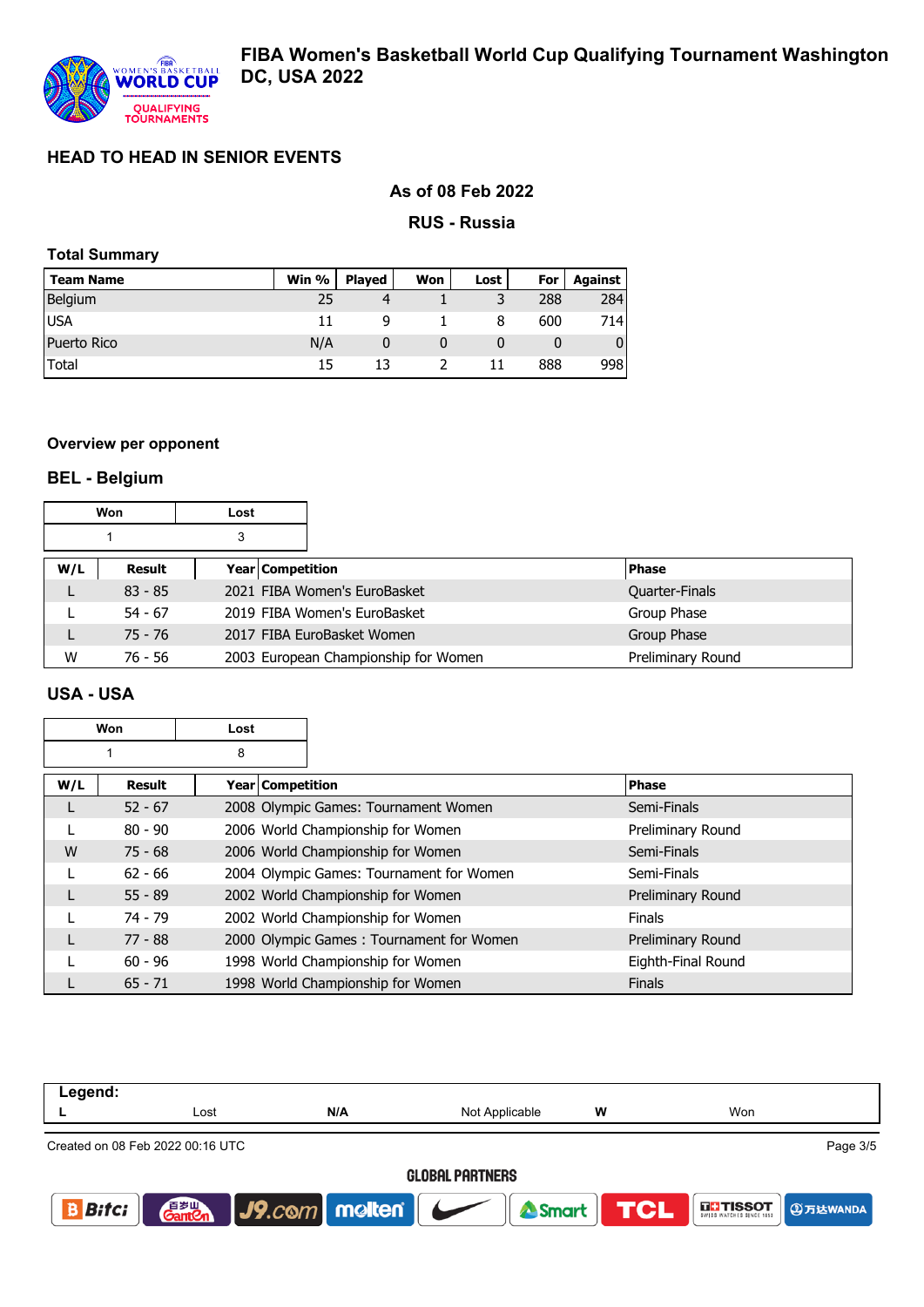

## **As of 08 Feb 2022**

**USA - USA**

## **Total Summary**

| <b>Team Name</b> | Win % | <b>Plaved</b> | Won | Lost | For  | Against |
|------------------|-------|---------------|-----|------|------|---------|
| Belgium          | 100   |               |     |      | 93   | 77      |
| Puerto Rico      | 100   |               |     |      | 239  | 178     |
| Russia           | 88    | 9             |     |      | 714  | 600     |
| Total            | 92    |               | 17  |      | 1046 | 855     |